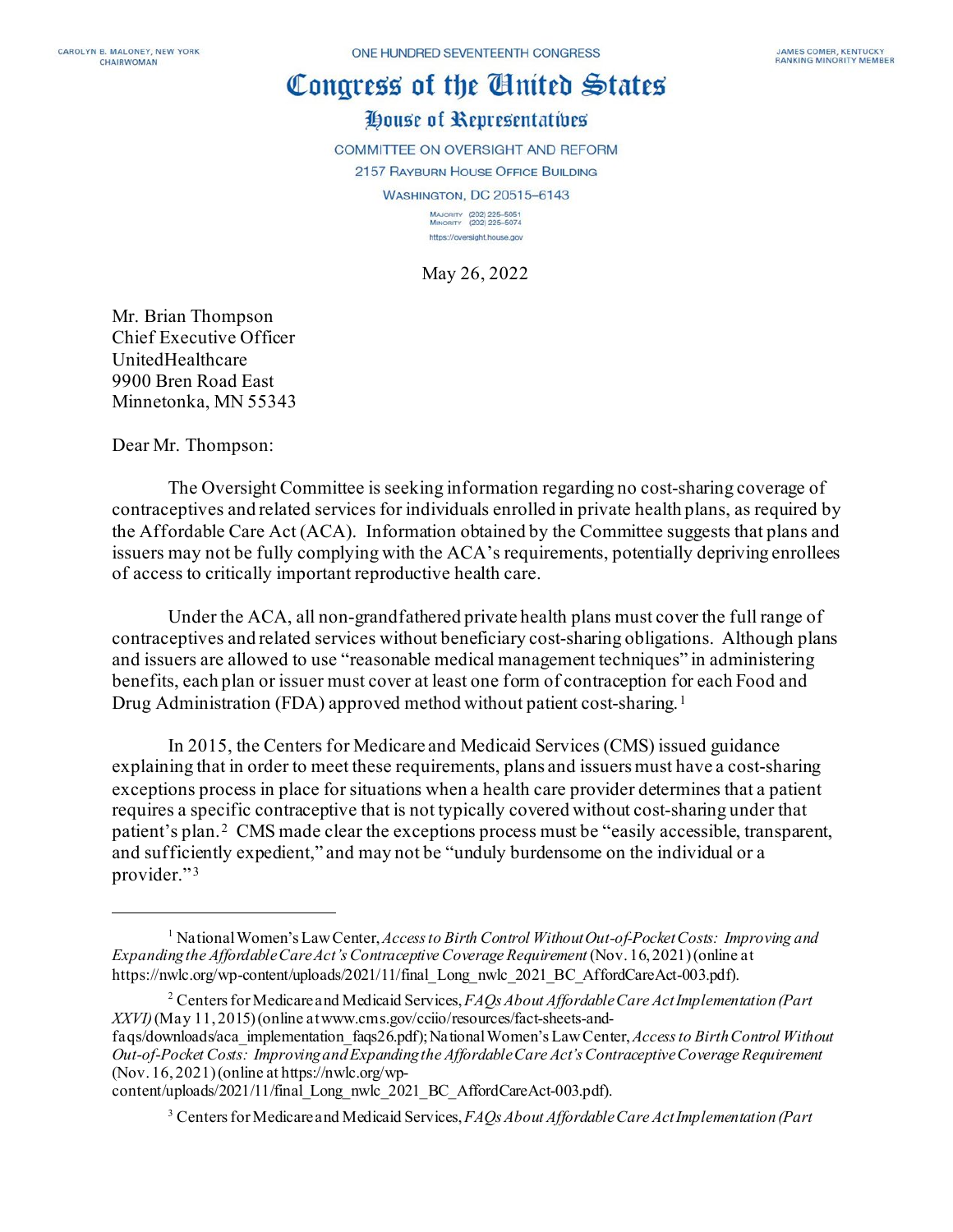## Mr. Brian Thompson Page 2

However, public reporting and information obtained by the Committee indicates that some plans and issuers, including their pharmacy benefit managers (PBM), have not been in compliance with these requirements. For instance:

- Reports indicate that plans and issuers are routinely not covering without costsharing contraceptive products that were recently approved by FDA, in particular after 2011. [4](#page-1-0)
- Even when plans and issuers adequately cover contraceptive products without cost-sharing obligations, those same plans and issuers are reportedly failing to cover without cost-sharing the services associated with contraception, such as office visits, counseling, or the insertion of a contraceptive device. [5](#page-1-1)
- A recent investigative report found that when patients are denied coverage for a specific contraceptive product, plans and issuers do not always have in place an exceptions process that meets the requirements of CMS's 2015 guidance. The advocacy organization Power to Decide found that out of 42 health plans and PBMs, documents from only two health plans described an exceptions process that appears to meet the standards laid out in the 2015 CMS guidance. Notably, patients and providers may not even be aware that they can request an exception after coverage of a contraceptive product is denied, and calls to customer service representatives to inquire about the exceptions process "were met with ignorance, inadequate information, or misinformation." The report found that patients may be required to utilize a plan's regular exceptions process or prior authorization process, which "do not appear to meet the ACA standards for contraceptive coverage, as they include medical review by the plan, typically set narrow criteria for an exception, and require information beyond what the ACA requires to make a determination of medical necessity."[6](#page-1-2)

*XXVI)*(May 11, 2015) (online atwww.cms.gov/cciio/resources/fact-sheets-and-

faqs/downloads/aca\_implementation\_faqs26.pdf); National Women's Law Center, *Access to Birth Control Without Out-of-Pocket Costs: Improving and Expanding the Affordable Care Act's Contraceptive Coverage Requirement* (Nov. 16, 2021) (online at https://nwlc.org/wp-

content/uploads/2021/11/final\_Long\_nwlc\_2021\_BC\_AffordCareAct-003.pdf).

<span id="page-1-0"></span><sup>4</sup> National Women's Law Center, *The Biden Administration Must Ensure the Affordable Care Act Contraceptive Coverage Requirement Is Working for All* (Oct. 14, 2021) (online at https://nwlc.org/wpcontent/uploads/2021/11/NWLC\_BC\_AffordCareAct-Oct\_2021.pdf); Power to Decide, *When Your Birth Control Isn't Covered: Health Plan Non-Compliance With the Federal Contraceptive Coverage Requirement* (online at https://powertodecide.org/sites/default/files/2022-04/ACA%20Contraception%20Exception%20Report.pdf).

<span id="page-1-1"></span><sup>5</sup> National Women's Law Center, *The Biden Administration Must Ensure the Affordable Care Act Contraceptive Coverage Requirement Is Working for All*(Oct. 14, 2021) (online at https://nwlc.org/wpcontent/uploads/2021/11/NWLC\_BC\_AffordCareAct-Oct\_2021.pdf).

<span id="page-1-2"></span><sup>6</sup> Power to Decide,*When Your Birth Control Isn't Covered: Health Plan Non-Compliance With the Federal Contraceptive Coverage Requirement*(online at https://powertodecide.org/sites/default/files/2022- 04/ACA%20Contraception%20Exception%20Report.pdf).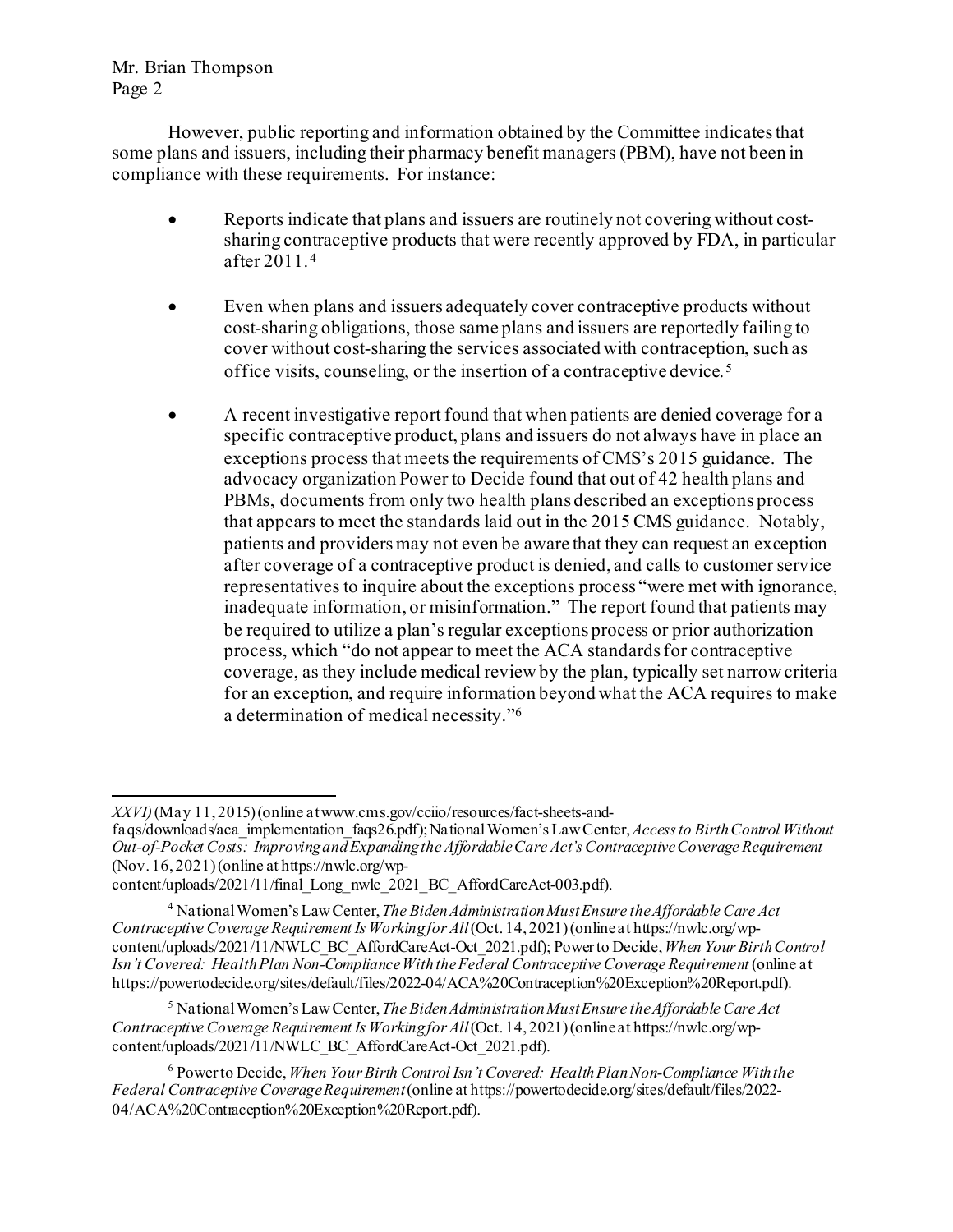Mr. Brian Thompson Page 3

For all these reasons, we request that you provide us with the following information by June 9, 2022. Please limit your responses to the questions below to: (1) in-network coverage; (2) insurance plans that are not subject to a religious exemption under the ACA; (3) insurance plans that are not considered "grandfathered" plans under the ACA; and (4) FDA-approved products.

- 1. For each contraceptive method, please provide a list of the included contraceptive products and services and the patient's cost-sharing requirement for each of your plans.
	- a. For each contraceptive method, please identify any FDA-approved contraceptive products that are excluded from each of your plans.
	- b. For each contraceptive method, what contraceptive products on each of your plans were approved by the FDA after 2011?
- 2. Please describe the process for patients to access a contraceptive product or service that is not fully covered by the patient's plan when the product or service is determined necessary and appropriate by a patient's medical provider.
	- a. What data and supporting documentation are patients required to provide in order to seek and receive an exception?
	- b. Upon the granting of an exception, what is the patient's cost-sharing obligation (if any)? If this varies by contraceptive product, please provide the patient's cost-sharing obligation broken down by product.
	- c. To the extent the exceptions process varies by product or plan, please describe the various exceptions processes utilized by your plans.
	- d. Is this exceptions process utilized for any services or products other than contraception? If so, for which products or services?
	- e. When a contraceptive product is not covered without cost-sharing, are patients ever required to utilize your appeals process to appeal this decision and obtain coverage?
	- f. On average, how long does it take for an exception request to be processed and granted to a patient seeking access to a contraceptive product?
	- g. Broken down by year, how many exceptions did you process from 2015 through 2021 for any contraceptive product or service?